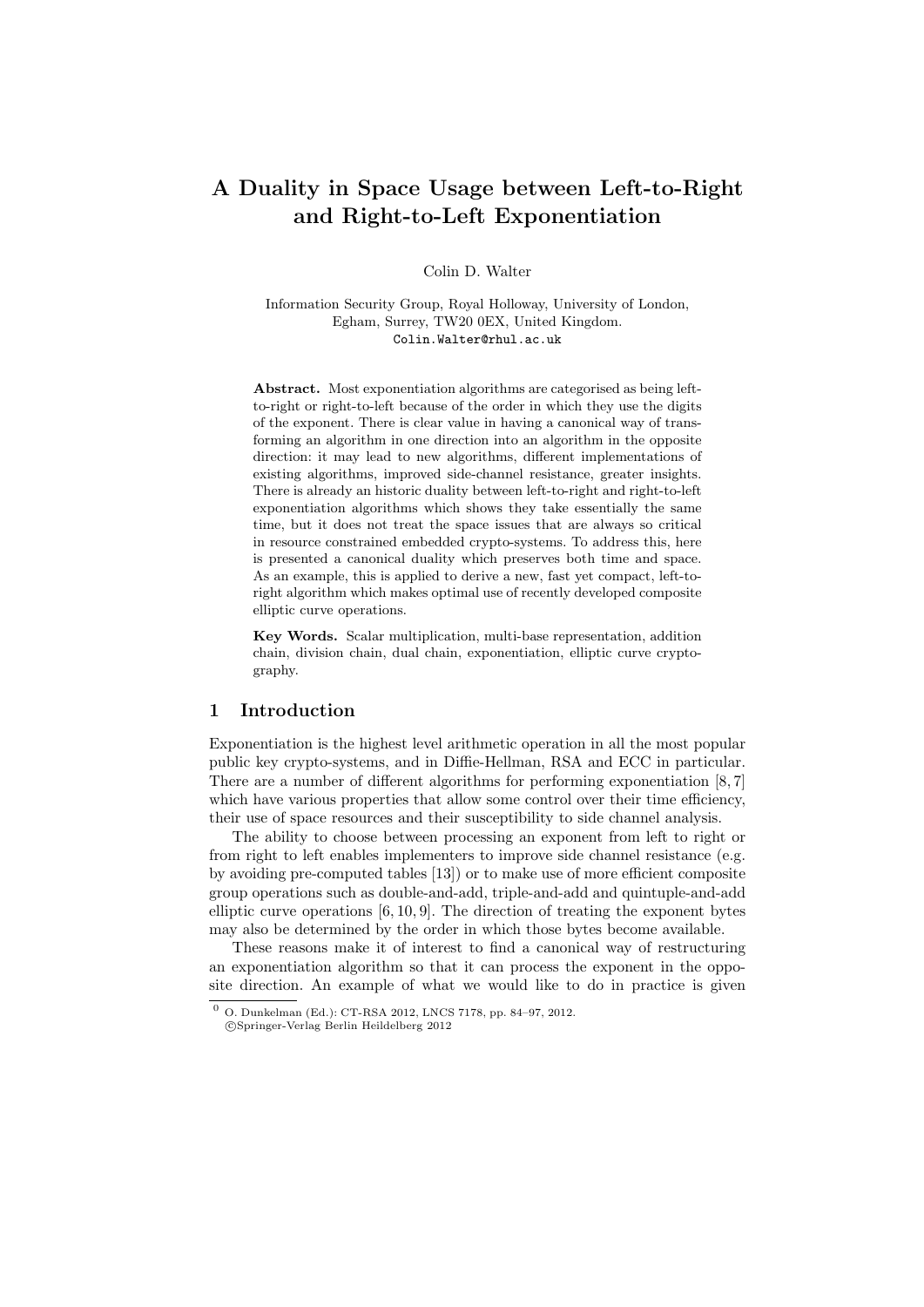by comparing the usual left-to-right  $m$ -ary algorithm due to Brauer [3] with Yao's right-to-left method [14]. These use the same time and space resources. Moreover, it is clear how to extend both to sliding window versions that make the same use of resources. In general, it would be useful to be able to take any exponentiation algorithm processing the bits in one direction and deduce immediately a corresponding algorithm for processing the bits in the opposite direction. Knuth in his well-known Semi-numerical Algorithms [8] describes the transposition method, [2] §5, which enables one to reverse the order of processing the exponent and compute the required power using the same time. With care, the same number of squarings and non-squarings occur in the two directions. However, this method does not show how to preserve the space requirements, nor does it provide a canonical re-ordering. Yet the preservation of space usage is of critical importance to achieve when memory is limited, as on a smart card or an embedded cryptographic device, as well as on SSL servers with systolic arrays for processing many exponentiations in parallel. Nevertheless, these space issues do not seem to have been treated satisfactorily in the literature.

The aim of the present work is too provide a canonical duality between the two directions which not only preserves the time usage of an exponentiation algorithm but also makes identical use of memory. This is done by starting with an addition chain which is annotated with the register locations for the inputs and output of each operation. A careful restriction on the allowable operations makes the chain reversible, so that the use of space is clearly the same in both directions. Some additional conditions are required to ensure that the numbers of squaring and non-squaring operations are also the same for the addition chain and its dual. The restriction on allowed operations is essentially just a requirement on the way the chain is presented, and so does not confine the applicability of the method. The additional conditions are natural ones in an efficient system and so are normally satisfied in a practical environment. The main novel contributions here are the establishment of this correct set of allowable operations to make duality possible, identification of the right conditions to preserve the time cost of an exponentiation when the dual is applied, and a proof of this property.

Application of the duality process shows that Brauer's m-ary method has Yao's method as its dual, and *vice versa*. Also, application to Walter's division chain method [11] yields a new compact left-to-right algorithm which can take maximal advantage of recently developed composite elliptic curve operations [6, 10, 9] because the recoding of the exponent can be tailored to the different relative costs of any desired combinations of squaring and non-squaring operations on the underlying group, namely the elliptic curve in this case.

Finally, having established that the main space and time requirements are the same for an exponentiation algorithm and its dual, there are some secondary space issues to tidy up. When the duality is applied to an addition chain derived from a recoding of the exponent, extra space may be required to store the complete recoding when processed in one direction, but for the other direction the recoding may be generated on-the-fly. One may also require the initial inputs (the base and/or the exponent) to remain at the end of the exponentiation. This may happen in one direction, whereas they may be overwritten in the other.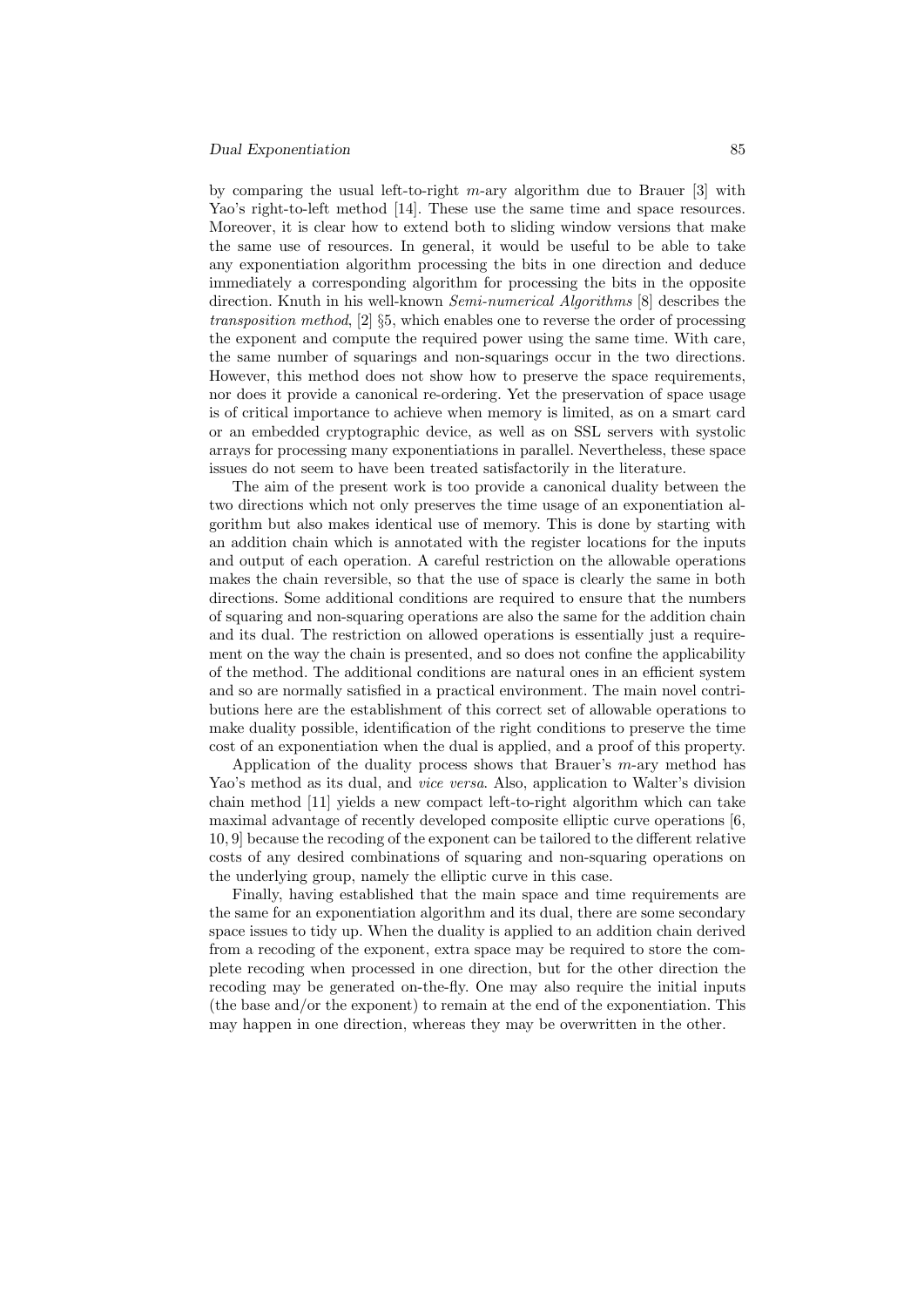## 2 Notation & Addition Chains

The duality defined here applies to exponentiation schemes which are defined in terms of addition or addition-subtraction chains [8]. Most exponentiation algorithms first perform a re-coding of the exponent  $D$ , and then convert the recoding into an addition chain which is applied to an element  $M$  of some group  $G$ to yield the element  $C = M^D$ . With cryptographic applications in mind, M will be called the *plaintext*,  $D$  the *(secret)* key, and  $C$  the *ciphertext*,  $G$  might be the group of points on an elliptic curve. It will be written multiplicatively so that the operation of interest is  $C \leftarrow M^D$ , which is reasonably called an *exponentiation*.

In order to obtain a good measure of the computational time for exponentiating, we will assume there are two (probably distinct) algorithms for performing the group operation. The first computes  $M^2$  for any  $M \in G$  and is called a squaring. When the two arguments of the group operation are known to be identical this algorithm will be used. The other algorithm computes  $M_1 \times M_2$  for any  $M_1, M_2 \in G$  and is called a (non-squaring) *multiplication*. This will be used whenever it is not possible to guarantee that  $M_1 = M_2$ . Normally  $M_1 \neq M_2$ when this algorithm is applied, but it is possible that  $M_1 = M_2$  could occur by chance. However, the same computational cost will be assumed for all applications of it. Lastly, there may also be a unary operation for computing the inverse  $M^{-1}$  of M, or, more generally, several unary operations  $M \to M^s, s \in S$ , for a small subset  $S \subset \mathbb{Z}$  of integers. This enables us to deal with a Frobenius map as well as inversion. It may be convenient to include squaring in this category. The following definition picks up these distinctions:

### Definition 1.

i) An addition chain of length n for D is a sequence  $D_0, D_1, D_2, \ldots, D_n$  of integers such that

- a)  $D_0 = 1$  and  $D_n = D$ ;
- b) for all  $k, 0 < k \leq n$ , either there are  $i, j < k, i \neq j$ , such that  $D_i + D_j = D_k$  or there is an  $i < k$  such that  $2D_i = D_k$ .

ii) A (generalised) addition-subtraction chain of length n for  $D$  is a sequence  $D_0, D_1, D_2, \ldots, D_n$  of integers such that

- a)  $D_0 = 1$  and  $D_n = D$ ;
- b) for all  $k, 0 < k \leq n$ , either there are  $i, j < k, i \neq j$ , such that  $D_i + D_j = D_k$  or there are  $i < k$  and  $s \in S$  such that  $sD_i = D_k$ .

These translate into exponentiation schemes for  $D$  in the obvious way. The  $k$ th step in obtaining  $M^D \in G$  is to compute  $M^{D_k} = M^{D_i+D_j} = M^{D_i} \times M^{D_j}$  or  $M^{D_k} = M^{sD_i} = (M^{D_i})^s.$ 

Memory locations for holding elements of G will, for convenience, be called registers and denoted  $R_i, i \in I$ , for some small index set I. i (or  $R_i$ ) will be called a *location* of  $g \in G$  if  $R_i$  stores the value of g. In practice,  $R_i$  could be any form of memory, perhaps different for each i so that the cost of reading from or writing to  $R_i$  may very well depend on the value of i. Such costs generally result in minor differences in execution times between an algorithm and its dual.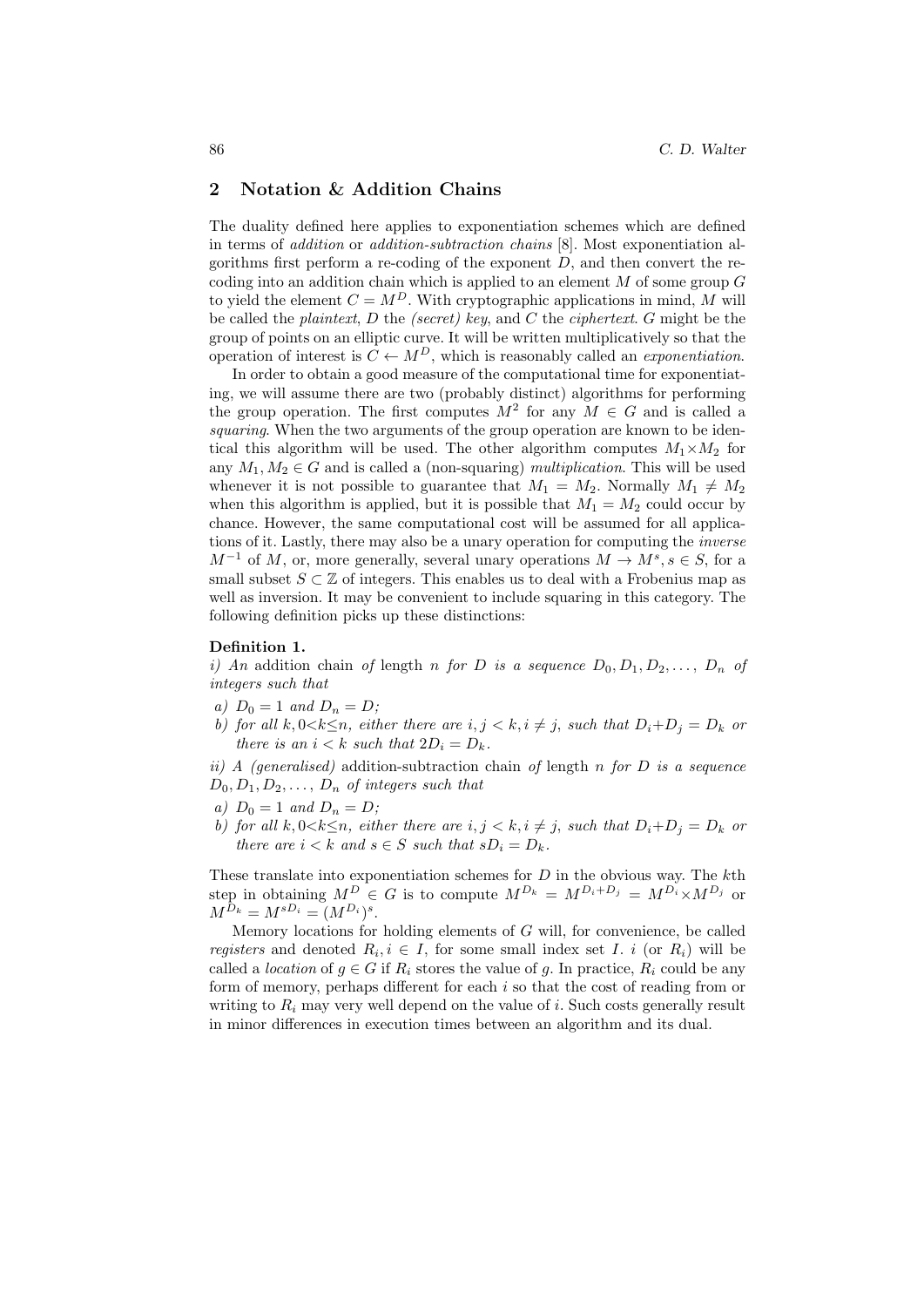#### Dual Exponentiation 87

In general, for  $i, j, k \in I$  the multiplicative operation which writes the product of the contents of  $R_i$  and  $R_j$  into  $R_k$  is denoted  $\mu_{ijk}$ , and the powering operation writing the sth power of the content of  $R_i$  into  $R_k$  is denoted  $\iota_{ik}^{(s)}$  (choosing " $\iota$ " for *inverse* because often  $s = -1$ ). It is clear that, once a location for each  $D_k$ in an addition or addition-subtraction chain is known, then the chain can be expressed as a sequence of operations of type  $\mu_{ijk}$  or  $\iota_{ik}^{(s)}$ . However, to define the dual chain, only the following restricted sets of operators are allowed:

**Definition 2.** For  $i, j \in I$  with  $i \neq j$  and  $s \in S$ , six sets of operators are defined: i) Copying from  $R_i$  to  $R_j$  is denoted  $\gamma_{ij}$ .

ii) Copying from  $R_i$  to  $R_j$  combined with initialising  $R_i$  to the group identity  $1_G$ is denoted  $\gamma_{ij}^{(0)}$ .

iii) The multiplicative operation which writes the product of the contents of  $R_i$ and  $R_i$  into  $R_i$  is denoted  $\mu_{ij}$ .

iv) The multiplicative operation which writes the product of  $R_i$  and  $R_j$  into  $R_j$ and initialises  $R_i$  to  $1_G$  is denoted  $\mu_{ij}^{(0)}$ .

v) The operation which raises the contents of  $R_i$  to the power s is denoted  $\iota_i^{(s)}$ . vi) The operation swapping the contents of registers  $R_i$  and  $R_j$  is denoted  $\sigma_{ij}$ . A location-aware chain is a finite sequence of such operations.

Location-aware chains will also be called *space-aware* chains, especially where the overall space usage rather than individual data movements are of concern.

Any  $\mu_{ijk}$  or  $\iota_{ij}^{(s)}$  can be expressed using a sequence of either one or two of the above operations with no increase in the number or type of multiplicative operations. For example, if  $i \neq k \neq j$  then  $R_j$  can be first copied to  $R_k$  using  $\gamma_{jk}$ and then  $\mu_{ik}$  completes the process of computing  $\mu_{ijk}$ . Similarly, any squaring  $\mu_{iik}$  can be expressed by first using the copy  $\gamma_{ik}$  if  $i \neq k$  and then the powering operation  $\iota_k^{(2)}$  $k<sup>(2)</sup>$ , thereby making all squaring explicit. If required at execution time, the two operations from such splittings can always be recombined into one when deciding the code to execute. Also at execution time many of the initialisations to  $1_G$  in  $\gamma_{ij}^{(0)}$  and  $\mu_{ij}^{(0)}$  might be skipped as they are mostly redundant.

The swapping operation enables it to be made explicit when data is moved around. It is included for completeness as it may be needed in implementations to put data in a particular location without loosing the data which is already in that location. Later conditions require this (for the symmetric property), but data must also be moved around if only certain locations (such as actual registers) can be used for the I/O of an operation. However, from here onwards, and without loss of generality, swapping will be ignored in any proofs since it is irrelevant to them and simply complicates the description of where data is.

## 3 The Dual of a Location-Aware Chain

The operations in Defn. 2 can be represented using matrices, indexed by I. For example, if  $A = (a_{st})$  were the matrix for  $\mu_{ij}, i \neq j$ , then  $a_{ss} = 1$  for  $s \in I$ ,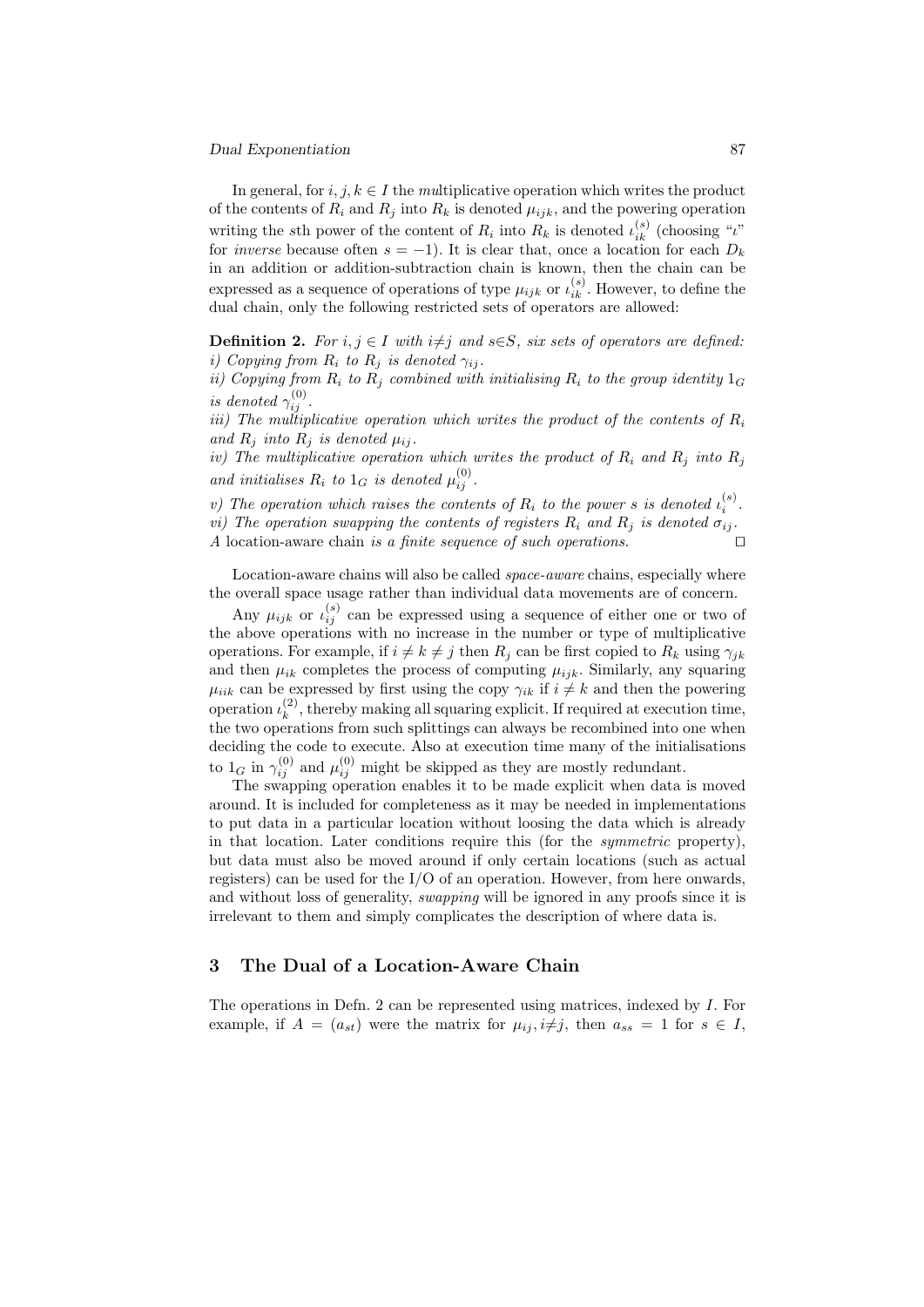$a_{ji} = 1$ , and  $a_{st} = 0$  otherwise. It is the identity matrix except for an extra non-zero entry at  $(j, i)$ . This acts from the left on a column vector containing the exponents of the powers of the input  $M$  which are in each register, adding the values with indices i and j into the location with index j. In other words, the matrix performs the same addition as an element of an addition chain.

For a device with two memory locations, i.e.  $|I| = 2$ , matrix examples of each class are, respectively,

$$
\gamma_{12} = \begin{bmatrix} 1 & 0 \\ 1 & 0 \end{bmatrix}, \quad \gamma_{12}^{(0)} = \begin{bmatrix} 0 & 0 \\ 1 & 0 \end{bmatrix}, \quad \mu_{21} = \begin{bmatrix} 1 & 1 \\ 0 & 1 \end{bmatrix}, \quad \mu_{21}^{(0)} = \begin{bmatrix} 1 & 1 \\ 0 & 0 \end{bmatrix},
$$

$$
\iota_1^{(s)} = \begin{bmatrix} s & 0 \\ 0 & 1 \end{bmatrix}, \quad \text{and} \quad \sigma_{12} = \begin{bmatrix} 0 & 1 \\ 1 & 0 \end{bmatrix}.
$$

This view enables the *transpose* of each operator to be defined to coincide with the transpose of its matrix:

**Definition 3.** The transposes of the operators in Definition 2 are as follows:

$$
\gamma_{ij}^{\mathsf{T}} = \mu_{ji}^{(0)}, \ \gamma_{ij}^{(0)\mathsf{T}} = \gamma_{ji}^{(0)}, \ \mu_{ij}^{\mathsf{T}} = \mu_{ji}, \ \mu_{ij}^{(0)\mathsf{T}} = \gamma_{ji}, \ \nu_{i}^{(s)\mathsf{T}} = \nu_{i}^{(s)} \ \text{and} \ \sigma_{ij}^{\mathsf{T}} = \sigma_{ij}.
$$

Clearly the transpose operator  $\mathsf{\Gamma}$  is a bijection of order two on the set of operations listed in Definition 2. In greater detail, it is the identity on elements listed in parts (v) and (vi), a bijection on the subsets of parts (ii) and (iii), and a bijection between the elements of parts (i) and (iv). Hence the transpose of a list of such operations will also be a list of such operations, so that the following concept of a dual chain is well-defined:

**Definition 4.** The dual of a location-aware chain  $\rho = (\rho_1, \rho_2, \rho_3, \dots, \rho_n)$  is the location-aware chain  $\rho^{\mathsf{T}} = (\rho_n^{\mathsf{T}}, \ldots, \rho_3^{\mathsf{T}}, \rho_2^{\mathsf{T}}, \rho_1^{\mathsf{T}})$ .

The foregoing observations imply that the number and type of the powering operations, such as squarings and inversions, is the same for a chain and its dual. Also, the number of multiplications without initialisation, the number of copyings with initialisation, and the number of swappings are all preserved under application of the dual map. However, the number of multiplications with initialisation and the number of copyings without initialisation are interchanged by the dual. Additional conditions are required to make these numbers equal so that the cost of a space aware chain, in terms of the counts of each type of operation, is unchanged when the dual is taken.

Before tackling these conditions, let us reflect on the choice of operations in Definition 2. The general operations  $\mu_{iik}, i \neq k \neq j$ , were omitted because their transposes are too complicated for a sensible definition of a dual chain. However, the remaining cases of multiplicative operations, namely  $\mu_{ii}, i \neq j$ , are not powerful enough to enable all the required operations to be done. As a result, the copying operations  $\gamma_{ij}$  need to be included. The need for closure under transpose results in the inclusion of multiplications with initialisation. Lastly, the copying with initialisation arises naturally from the conditions in §4.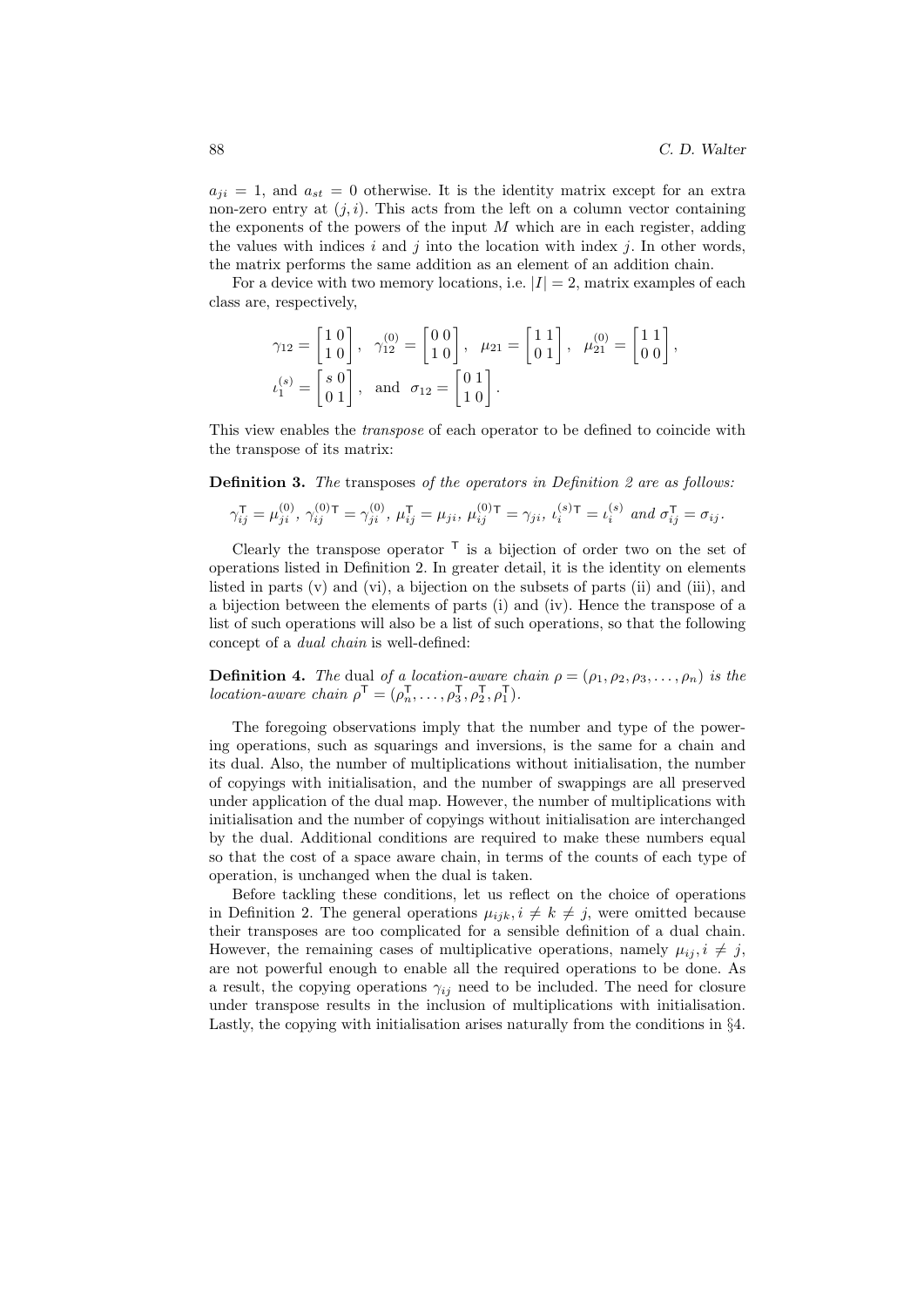#### 3.1 Example

In this example, the notation is illustrated by computing  $M^{15}$  using two registers, and starting with the addition chain  $(1, 2, 3, 6, 12, 15)$ . The construction of the chain under Defn. 1 is usually given explicitly in the form

$$
1+1=2
$$
,  $1+2=3$ ,  $3+3=6$ ,  $6+6=12$ ,  $12+3=15$ .

but the three doublings can be exhibited by writing it as

$$
2 \times 1 = 2
$$
,  $1 + 2 = 3$ ,  $2 \times 3 = 6$ ,  $2 \times 6 = 12$ ,  $12 + 3 = 15$ .

The corresponding computation with M is

$$
(M^1)^2=M^2;\; M^1\times M^2=M^3;\; (M^3)^2=M^6;\; (M^6)^2=M^{12};\; M^{12}\times M^3=M^{15}
$$

which contains 3 squarings and 2 multiplications.

A minimum of 2 storage locations is required for this, say  $R_1$  and  $R_2$ . Suppose that only  $R_1$  may be used for input and output. So it is assumed to hold M after initialisation, and should contain the final value  $M^{15}$  at the end of the calculation. Using a vector to give the values in the registers, the computation starts with  $(M, \perp)$  in  $(R_1, R_2)$  where  $\perp$  denotes an undefined or unknown value. As M is still needed after it is squared, it must first be copied:  $\gamma_{12}$  yields values  $(M, M)$ . Then application of  $\iota_2^{(2)}$  creates  $(M, M^2)$  and  $\mu_{21}^{(0)}$  yields  $(M^3, 1_G)$ . Here the  $1_G$  is created by the superscript <sup>(0)</sup>, and used to overwrite the  $M^2$  as it is no longer required. This is a feature of the chains of interest that is introduced in the next section in order to obtain a dual of equal computational effort. Of course, the computationally unnecessary, and essentially free, initialisation to  $1_G$  would probably be skipped in practice. Using  $\gamma_{12}$  to create  $(M^3, M^3)$  means that  $M^3$  is not lost when the next squaring,  $\iota_2^{(2)}$  generates  $(M^3, M^6)$ . Repeating  $\mu_2^{(2)}$  produces  $(M^3, M^{12})$  so that the final multiplication  $\mu_{21}^{(0)}$  achieves  $(M^{15}, 1_G)$ . This has the desired power  $M^{15}$  in the desired location  $R_1$  at the end of the calculation. It has also eliminated the unwanted data from  $R_2$ , which is again a requirement described in the next section for the chains of interest. Summarising, the sequence of operations and register contents is thus

$$
\begin{pmatrix} M \\ \perp \end{pmatrix} \xrightarrow{\gamma_{12}} \begin{pmatrix} M \\ M \end{pmatrix} \xrightarrow{\iota_2^{(2)}} \begin{pmatrix} M \\ M^2 \end{pmatrix} \xrightarrow{\mu_{21}^{(0)}} \begin{pmatrix} M^3 \\ 1_G \end{pmatrix} \xrightarrow{\gamma_{12}} \begin{pmatrix} M^3 \\ M^3 \end{pmatrix} \xrightarrow{\iota_2^{(2)}} \begin{pmatrix} M^3 \\ M^6 \end{pmatrix} \xrightarrow{\iota_2^{(2)}} \begin{pmatrix} M^3 \\ M^{12} \end{pmatrix} \xrightarrow{\mu_{21}^{(0)}} \begin{pmatrix} M^{15} \\ 1_G \end{pmatrix}
$$

The transposes of the operations  $\gamma_{12}, \iota_2^{(2)}, \mu_{21}^{(0)}, \gamma_{12}, \iota_2^{(2)}, \mu_{21}^{(2)}, \mu_{21}^{(0)}$  are, in order,  $\mu_{21}^{(0)}, \mu_{2}^{(2)}, \gamma_{12}, \mu_{21}^{(0)}, \mu_{2}^{(2)}, \gamma_{12}$ . Reversing the order yields the dual chain, which acts on the registers thus:

$$
\begin{pmatrix} M \\ \perp \end{pmatrix} \xrightarrow{\gamma_{12}} \begin{pmatrix} M \\ M \end{pmatrix} \xrightarrow{\iota_2^{(2)}} \begin{pmatrix} M \\ M^2 \end{pmatrix} \xrightarrow{\iota_2^{(2)}} \begin{pmatrix} M \\ M^4 \end{pmatrix} \xrightarrow{\mu_{21}^{(0)}} \begin{pmatrix} M^5 \\ 1_G \end{pmatrix} \xrightarrow{\gamma_{12}} \begin{pmatrix} M^5 \\ M^5 \end{pmatrix} \xrightarrow{\iota_2^{(2)}} \begin{pmatrix} M^5 \\ M^{10} \end{pmatrix} \xrightarrow{\mu_{21}^{(0)}} \begin{pmatrix} M^{15} \\ 1_G \end{pmatrix}
$$

It corresponds to the different addition chain  $(1, 2, 4, 5, 10, 15)$ . In fact, at a higher level, the dual of the computation  $M \to M^3 \to M^{3 \times 5}$  is  $M \to M^5 \to M^{3 \times 5}$ .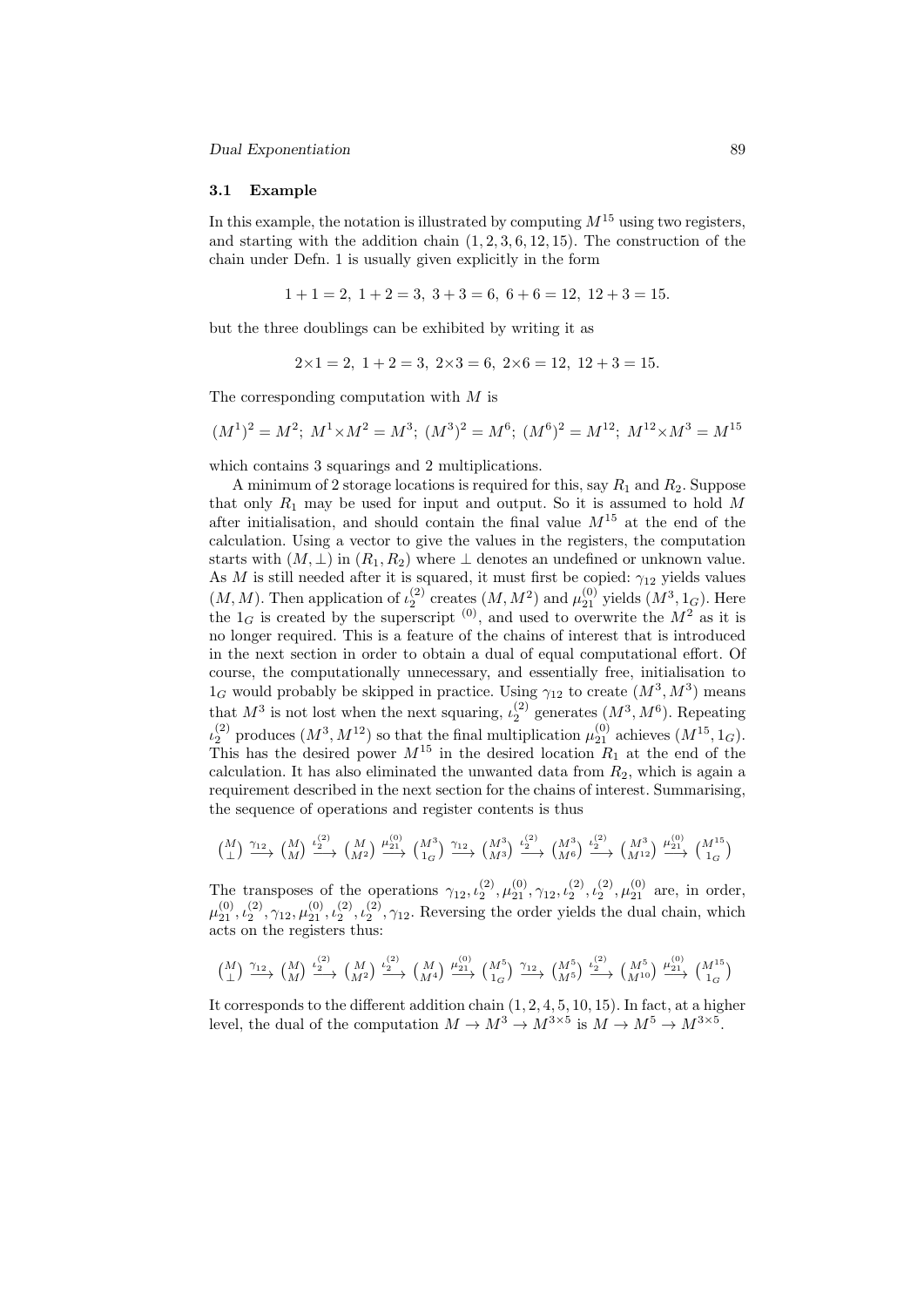# 4 Preserving the Number of Multiplications

A standard measure of the time taken by an exponentiation is given by the following cost associated with the underlying addition chain. Once the execution time for each type of operation is known, the corresponding weighted sum of the entries in the cost tuple will yield the total time for exponentiation.

Definition 5. The cost of a location-aware chain is the tuple consisting of the numbers of each type of operation in the chain, as classified in Definition 2 and refined to separate the counts of the unary operations in part  $(v)$  according to the value of  $s \in S$ .

Thus, in particular, the cost of a chain yields separately the numbers of copyings, non-squaring multiplications, squarings and inversions, the first two being divided into two parts according to whether the operation includes an initialisation to  $1_G$  or not. (Finer time measurements may be required [1].) In order to preserve cost when taking the dual of a chain, some extra conditions are required:

Definition 6. A location-aware chain is said to be normalised if it satisfies the following criteria:

i) There is a prescribed subset of registers, indexed by  $I_{IO} \subseteq I$ , say, which is used for  $I/O^1$ .

ii) The inputs to every operation and the final value in any output register must be defined, i.e. no operation output or final output depends on the initial value of any non-input register.

iii) The initial value of an input register and the output from every operation in the chain must be used, i.e. every operation output is the input to a subsequent multiplicative operation or is the final value in an output register.

iv)  $1_G$  is never explicitly the input to any operation nor explicitly the final value of an output register.

v) If an operation involving two registers does not include an initialisation to  $1_G$ then the value remaining in the non-result register must be used by a subsequent multiplicative operation or be the final value in an output register.

The conditions  $(ii)-(v)$  actually specify which registers are for input and output:

- Registers  $R_J$  with  $J \in I_{IO}$  will have their initial values used by the chain and their final values must be defined and not explicitly set to  $1_G$ .
- Initial values in registers  $R_J, J \in I \setminus I_{IO}$ , must not be used, and final values in these registers must be removed by initialising them to  $1_G$ .

Thus all the I/O registers will both import values and export values, but none of the non-I/O registers will either import values or export values. Adding copying operations, with initialisation if necessary, at the end of a chain enables any outputs of the chain to be via the same set of registers as is used for inputs. So this condition mainly imposes a requirement for there to be the same number of

 $1$  All that is needed is to have the same *number* of input registers as output registers rather than the same subset for both. The restriction here is reasonable for hardware.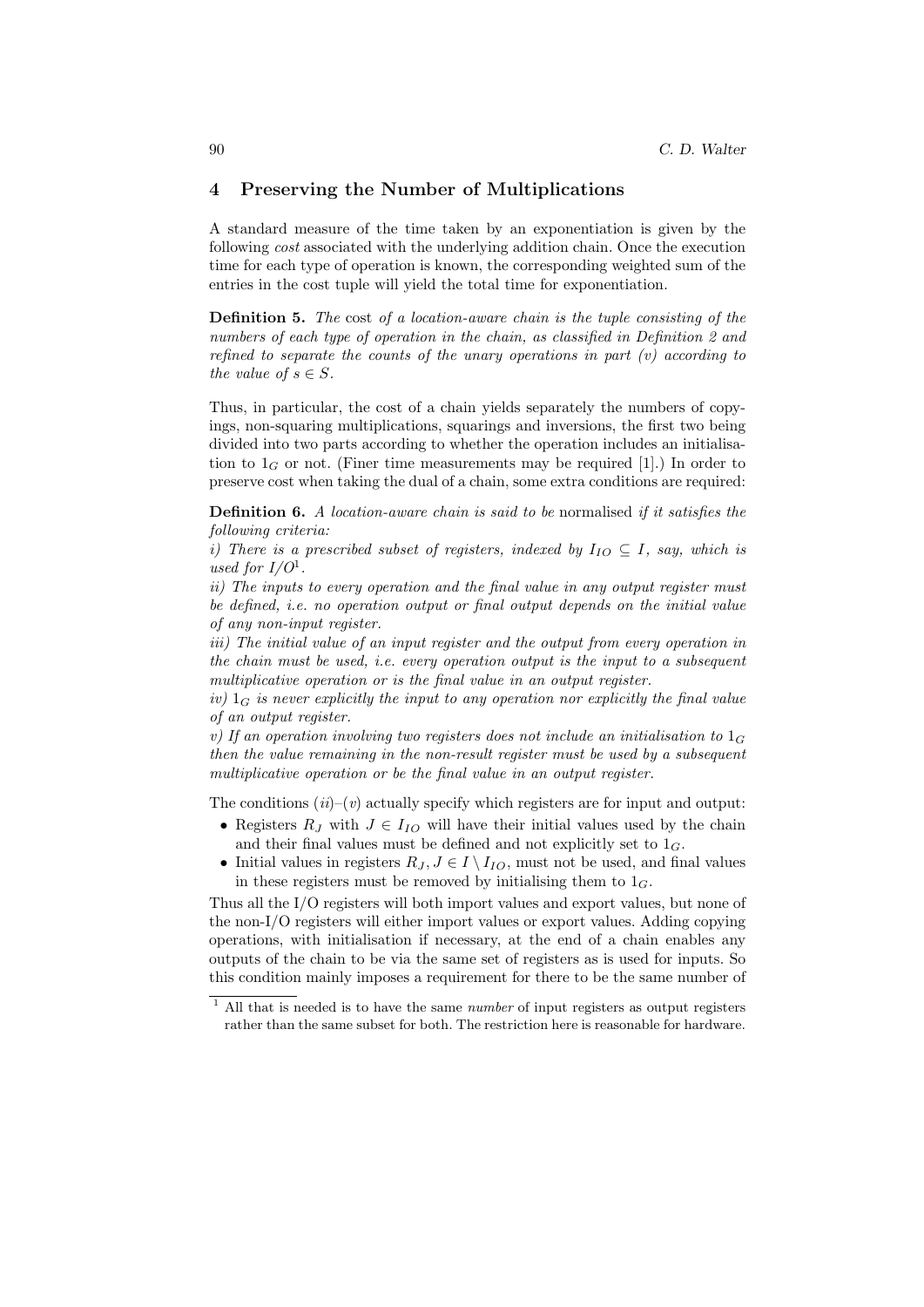#### Dual Exponentiation 91

outputs as inputs. There need not be just one input – the chain could perform a multi-exponentiation.

Part (iii) means there are no redundant operations. This can be achieved from any space-aware chain simply by deleting operations whose values are not used, i.e. those operations whose output is neither an input to a subsequent operation nor an output of the chain. Although redundant, it is allowed to have registers which do not figure in any operations.

Property (iv) means, for example, that neither of the inputs to any multiplication has been set to  $1_G$  as a result of a previous operation with an initialisation of one of the two named registers. Similarly, the input to a copy or powering operation should not have been set to  $1_G$  by a preceding operation. This does not impose any real restriction on allowable chains. The unary operations with  $1_G$  as an input have  $1_G$  as an output and so can be deleted from the chain without affecting the final output(s). A multiplication with  $1_G$  as an input has an output equal to the other input and so it can be replaced by a copy or deleted entirely according to whether the output is to the register that contains  $1_G$  or not. A copy of  $1_G$  can be removed, and an initialisation attached instead to the previous operation that used the value in the register that needs to be set to  $1_G$ .

Condition (v) is easily achieved in any chain by modifying every operation to include an initialisation whenever it makes no difference to the computations performed or the values exported. For any operation involving two registers but with no initialisation, it means that the values in both the named registers will be used by subsequent operations or exported. Unary operations, i.e. powering operations, do not have registers affected by this rule.

Finally, the definition really assumes there are no swapping operations involved. If there is any swapping, then, in the obvious way, the old and new locations of the value in a register need to be taken into account when deciding whether a value is used or exported or has been initialised to  $1_G$  or etc.

The example in section §3.1 is of a normalised chain, as is easily checked. The I/O subset of  $I = \{1, 2\}$  is  $I_{IO} = \{1\}$ . It is clear that all non-trivial intermediate register values are used; the unused intermediate values have all been deliberately set to  $1_G$  and are eventually overwritten. The dual chain is also clearly a normalised chain. Both chains in this example have the same costs: there are three squarings, two copyings, and two multiplications with initialisations.

## Theorem 1. The cost of a normalised location-aware chain is unchanged by taking the dual.

Proof. For simplicity, and without loss of generality, assume there are no unary operations (i.e. those covered by Defn.  $2(v)$ ) and no swapping operations. It has already been observed that the numbers of such operations are not changed by taking the dual, nor are the numbers of copyings with initialisation and multiplications without initialisation.

The proof works by counting the number of instances of  $1_G$  or  $\perp$  (undefined) occurring in registers, and equating this 1) to the number of operations that create them and 2) to the number of operations that destroy them. So let  $\gamma$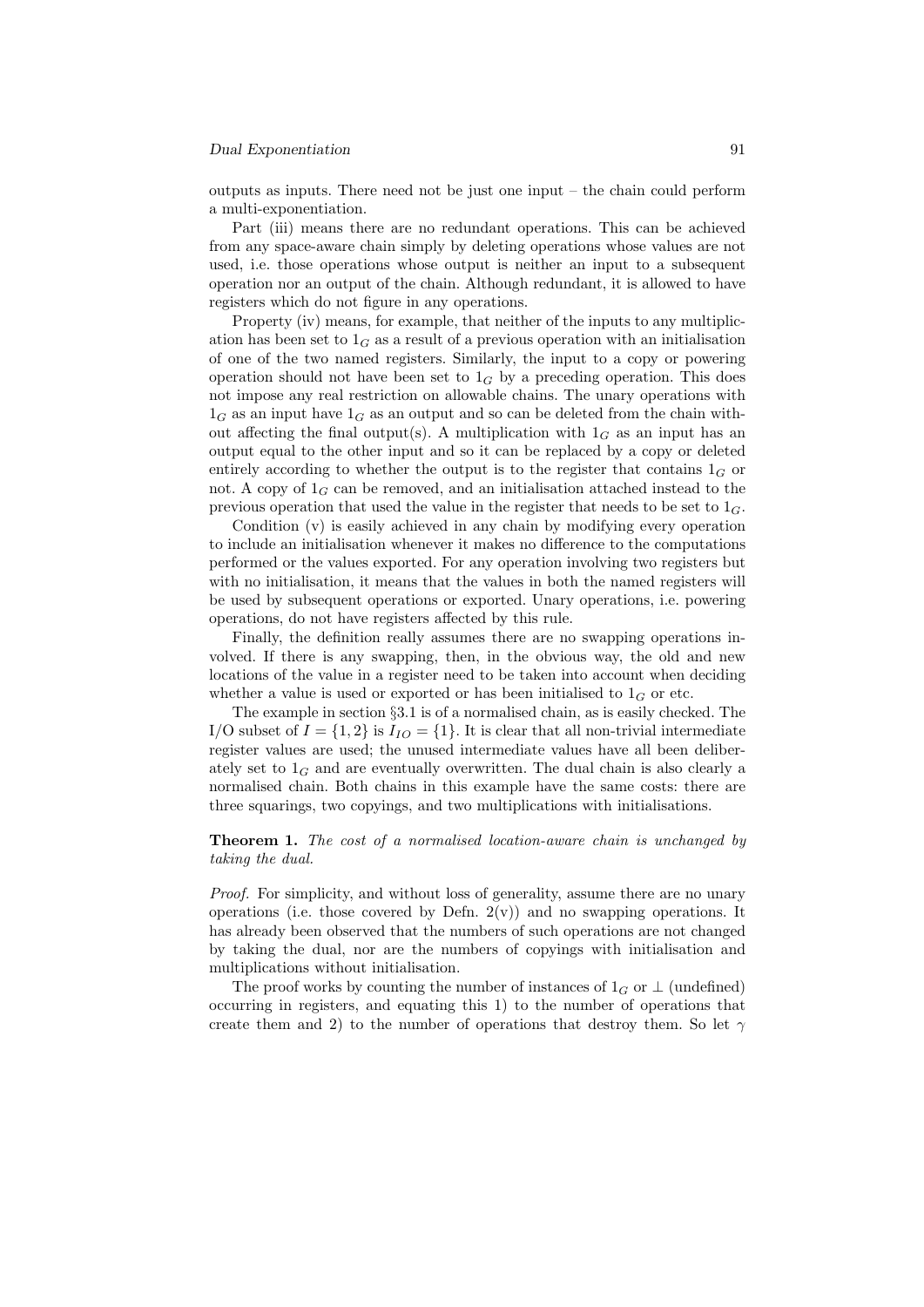be the number of copyings without initialisation,  $\gamma_I$  the number of copyings with initialisation to  $1_G$  and  $\mu_I$  the number of multiplications with initialisation to  $1_G$ . It will be shown that  $\gamma = \mu_I$ , from which the theorem follows almost immediately. (In the example of §3.1, there are 2 instances of  $1_G$ , 1 of  $\perp$ , and  $\gamma_I = 0$ ,  $\gamma = 2$ ,  $\mu_I = 2$ . Equating the numbers yields  $1 + \mu_I + \gamma_I = 3 = 1 + \gamma + \gamma_I$ , so that  $\gamma = \mu_I (= 2)$ .)

Suppose an arbitrary, fixed register R contains  $1_G$  or  $\perp$  at a given time. Then, because the chain is normalised,

- $\circ$  The previous operation naming R, if any, initialised it to  $1_G$ ;
- $\circ$  The next operation naming R, if any, must be a copy into R;
- $\circ$  If R is for I/O, there is always a previous and a next such operation;
- $\circ$  If R is not for I/O, the first such value has no preceding operation naming R and the final one no such subsequent operation.

Of course, the  $1_{\text{GS}}$  which occur are in one-to-one correspondence with the chain operations which include an initialisation, each being associated with the operation which created it. Copyings can only overwrite  $1_G$  or  $\perp$ , and so there is a one-to-one correspondence between copyings (with or without an initialisation) and any instance of  $\perp$  or non-final instances of  $1_G$ , each being associated with the copying which destroys it. There is only an instance of  $\perp$  if R is not for I/O, and then only one. A final instance of  $1_G$  means one which remains in the register at the end of executing the chain. There can only be one such instance, and it only occurs for a non-IO register. So there is the same number of instances of  $\perp$  as number of instances of a final 1<sub>G</sub>. Thus the number of times register R is explicitly initialised to  $1_G$  is equal to the number of occurrences of  $1_G$  in R during the execution of the chain, and this in turn equals the number of copyings (with or without initialisation) into R. Summing over all R,  $\mu_I + \gamma_I = \gamma + \gamma_I$ . So  $\mu_I = \gamma$ . Since copyings without initialisation become multiplications with initialisation and vice versa when the dual is taken, and these numbers are the same, the numbers of them are not changed when the dual is applied.  $\Box$ 

# 5 Preserving the Chain Output under Duality

The action of a space-aware chain  $\rho = (\rho_1, \rho_2, \rho_3, \dots, \rho_n)$  is given by the composition  $\nu(\rho) = \rho_n \circ \dots \circ \rho_3 \circ \rho_2 \circ \rho_1$  of its elements. For a specific chain, this would be calculated as the matrix product, say  $M_{\rho}$ , of the representatives for each operation. The dual chain has action given by the transpose  $\nu(\rho^{\mathsf{T}}) = \rho_1^{\mathsf{T}} \circ \rho_2^{\mathsf{T}} \circ \rho_3^{\mathsf{T}} \circ \ldots \circ \rho_n^{\mathsf{T}}$ .

**Definition 7.** A location-aware chain  $\rho$  is symmetric if  $\nu(\rho^{\mathsf{T}}) = \nu(\rho)$ .

In other words, a symmetric chain is one such that the dual computes the same output. Its matrix is symmetric because the dual is represented by the transpose matrix.

#### Lemma 1.

i) With the above notation for a location-aware chain  $\rho$ ,  $M_{\rho}^{\mathsf{T}} = M_{\rho^{\mathsf{T}}}$ .

ii) The chain  $\rho$  is symmetric if, and only if, its matrix  $M_{\rho}$  is symmetric.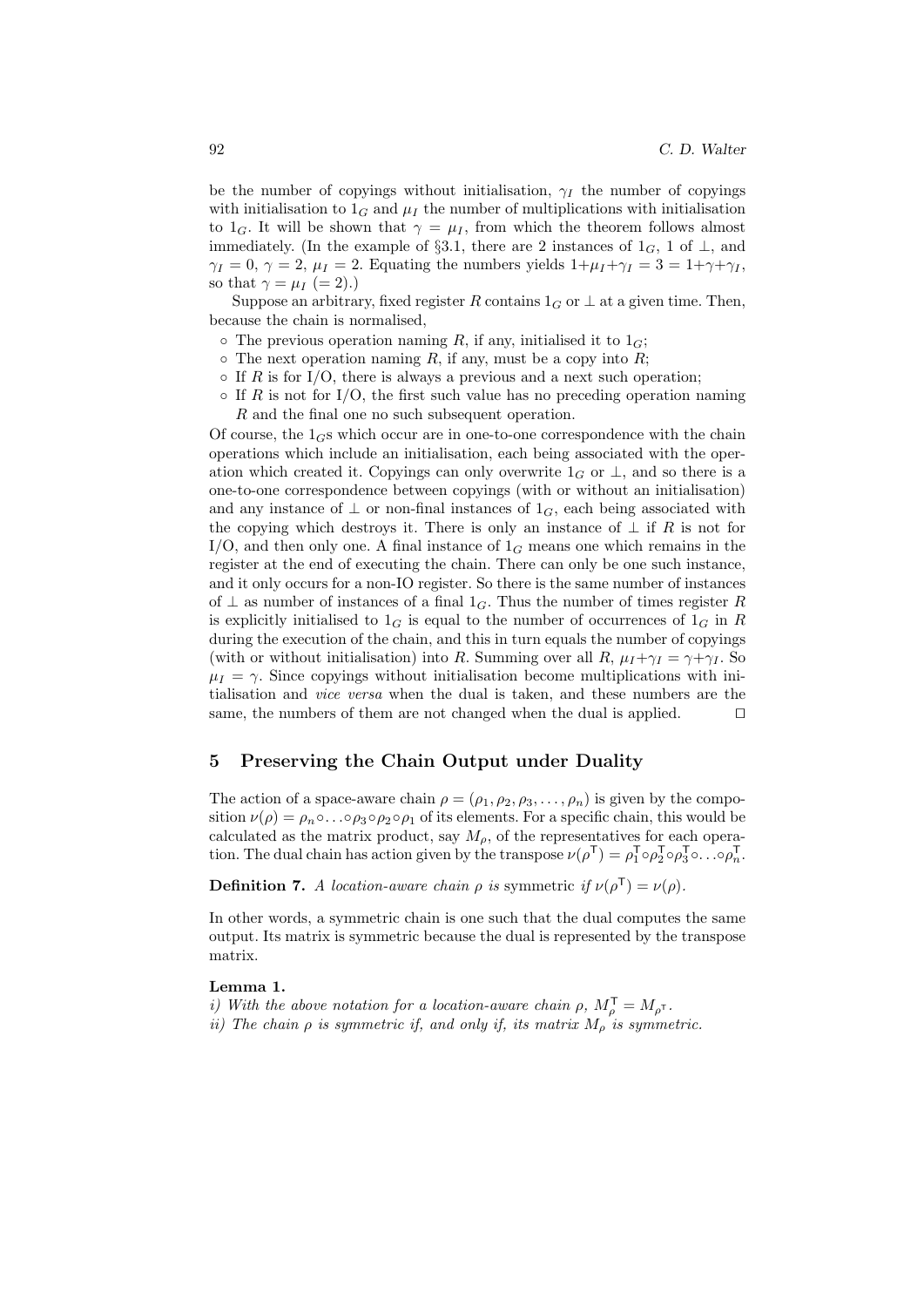This gives a criterion for checking whether or not the dual chain will compute the same value(s): it must be symmetric. In the case of a normalised chain,  $M_{\rho} = (m_{ij})$  has  $m_{ij} = 0$  if i is the index of a non-I/O register. This is because  $1_G$  is the final value left in register  $R_i$  by  $\rho$ . Similarly,  $m_{ij} = 0$  if j is the index of a non-I/O register. This is because the initial value in register  $R_i$  prior to applying  $\rho$  is not used by  $\rho$ . Hence the action of  $\rho$  is entirely described by the sub-matrix of elements indexed by  $I_{IO}$ . Consequently,

**Theorem 2.** If a normalised, location-aware chain has only one  $I/O$  register, then its dual computes the same value.

Thus, unless we are performing multi-exponentiations, a normalised chain and its dual will certainly output the same values from a given input.

# 6 Mixed Base Representations

Most exponentiation algorithms start by performing a recoding of the exponent D (normally from binary) into some variety of the *mixed base* form  $[4, 11]$ :

$$
D = ((d_{n-1}r_{n-2} + d_{n-2})r_{n-3} + ... + d_1)r_0 + d_0 \text{ with } (r_i, d_i) \in \mathcal{R} \times \mathcal{D} \quad (1)
$$

where R is a set of allowed *radices*, e.g.  $\mathcal{R} = \{2, 4\}$  or  $\mathcal{R} = \{2, 3, 5\}$ ; D is a set of possible *digits*, such as  $\mathcal{D} = \{0, 1, 2, 3, 4\}, \mathcal{D} = \{0, 1, 3\}$  or  $\mathcal{D} = \{0, \pm 1, \pm 2\}$ ; and there are some *rules* on the allowable choices for radix/digit pairs  $(r_i, d_i)$ , such as a pair of consecutive digits having to include at least one 0 (as in NAF). In general, these representations can be generated by the usual change-of-base algorithm modified to vary the base choice as necessary at each step. As an example,  $235_{10} = (((((1)3+0)2+1)5+4)2+0)3+1=1_20_31_24_50_21_3$ . A typical step in generating this is to choose base 3 for 235, obtain the (least significant) digit  $1_3$  as 235 mod 3 and repeat the process on  $(235-1)/3 = 78$ .

**Inputs:**  $M \in G$ ,  $D = ((d_{n-1}r_{n-2}+d_{n-2})r_{n-3}+\ldots+d_1)r_0+d_0 \in \mathbb{N}$  where  $d_i \in \mathcal{D}$ Output:  $M^D \in G$ 

| read $P \leftarrow M$                                    | read $P \leftarrow M$                                    |
|----------------------------------------------------------|----------------------------------------------------------|
| Initialisation: $T[d] \leftarrow P^d$ for all $d \neq 0$ | Initialisation: $T[d] \leftarrow 1_G$ for all $d \neq 0$ |
| $P \leftarrow 1_G$                                       | for $i \leftarrow 0$ to $n-1$ do {                       |
| for $i \leftarrow n-1$ downto 0 do {                     | if $d_i \neq 0$ then $T[d_i] \leftarrow T[d_i] \times P$ |
| if $i \neq n-1$ then $P \leftarrow P^{r_i}$              | if $i \neq n-1$ then $P \leftarrow P^{r_i}$              |
| if $d_i \neq 0$ then $P \leftarrow P \times T[d_i]$ }    | Finalisation: $P \leftarrow \prod_{d \neq 0} T[d]^d$     |
| Finalisation: $T[d] \leftarrow 1_G$ for all $d \neq 0$   | $T[d] \leftarrow 1_G$ for all $d \neq 0$                 |
| return $P$                                               | return $P$                                               |
|                                                          |                                                          |

Fig. 1. Left-to-Right (left) and Right-to-Left (right) Table-based Exponentiation.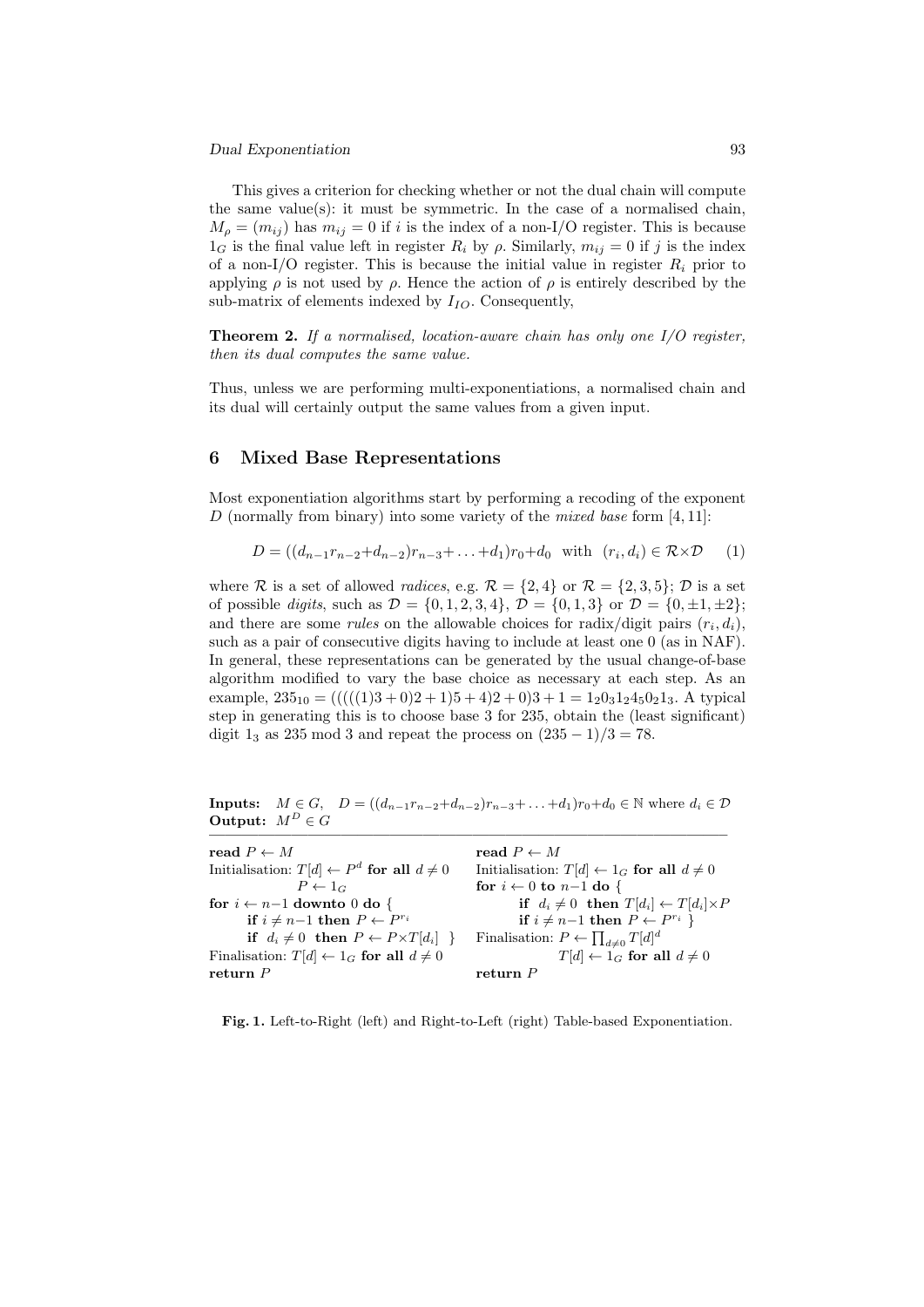The recoding enables the exponentiation to be simplified into a sequence of easy steps which process the digits from left to right or right to left. Those steps are converted into a space-aware addition chain when implemented. Normalised, but high level, versions of Brauer's  $m$ -ary scheme [3] and the scheme of Yao [14] are illustrated in Figure 1. The first line reads the plaintext input  $M$  into the only I/O register, namely P, and the last line writes the resulting ciphertext  $M<sup>D</sup>$ from that register. The non-I/O registers named  $T[d], d \in \mathcal{D}\backslash\{0\}$ , are initialised before use in the second line, and reduced to a final  $1_G$  in the second last line. The second last line is included to meet the I/O conditions of being normalised; it could be omitted, but is good for security.

Considering just the two registers  $P$  and  $T[d_i]$  for a fixed i, the matrix corresponding to the addition chain which performs the loop iteration of index  $i$  is  $\lceil r_i \rceil$ 0 1 for the left-to-right version and its transpose,  $\begin{bmatrix} r_i & 0 \\ 1 & 1 \end{bmatrix}$  for the right-to-left version. Using Defn. 4, this shows that the composite operations corresponding to the loop bodies are duals of each other if they are written out in corresponding ways using the atomic operations of Defn.  $2$  — the sequence for one composite operation is transposed to give the sequence for the other.

The combination of the initialisation of table T and setting of P to  $1_G$  in the left-to-right case has a matrix representation indexed by  $P$  and the  $T[d]$ , and it is entirely zero except that the Pth column contains  $0$  in row P and  $d$  in the row for  $T[d]$ . Its transpose is a matrix with only one non-zero row, namely that of index  $P$  and with  $d$  in the column for  $T[d]$ , which is clearly the matrix required to achieve the product which is assigned to P after the loop in the right-to-left case. Thus these two parts of the algorithms are also dual when defined suitably in terms of the atomic operations. Lastly, the finalisation line of the left-to-right case and the initialisation line of the right-to-left case are dual, because both are given by the symmetric matrix, indexed by  $P$  and the  $T[d]$ , which is all zeros except for a 1 as the diagonal entry of index P. This completes a proof that the formulations of the algorithms given in Fig. 1 are, in fact, dual because, in the correspondence, the totality of composite operations in one is reversed and transposed to give the operations of the other.

Strictly speaking, the definition of duality has been extended above to algorithms which are described at the level of composite operations on registers rather than the atomic ones of Defn. 2. However, as in Fig. 1, algorithms are often presented at such a level. This presentation usually has to satisfy the I/O requirements of normalised form in order that the transpose of the initialisation stage of one algorithm yields the finalisation step of the other. This was done for Fig. 1. As composite operations can always be decomposed into segements of a normalised location-aware chain, this extended definition of duality between algorithms means there is an underlying duality in the original sense of Defn. 4.

# 7 A New Compact Exponentiation Algorithm

In a typical resource-constrained embedded system, there is normally only room for a very small table. This was the motivation for the division chain method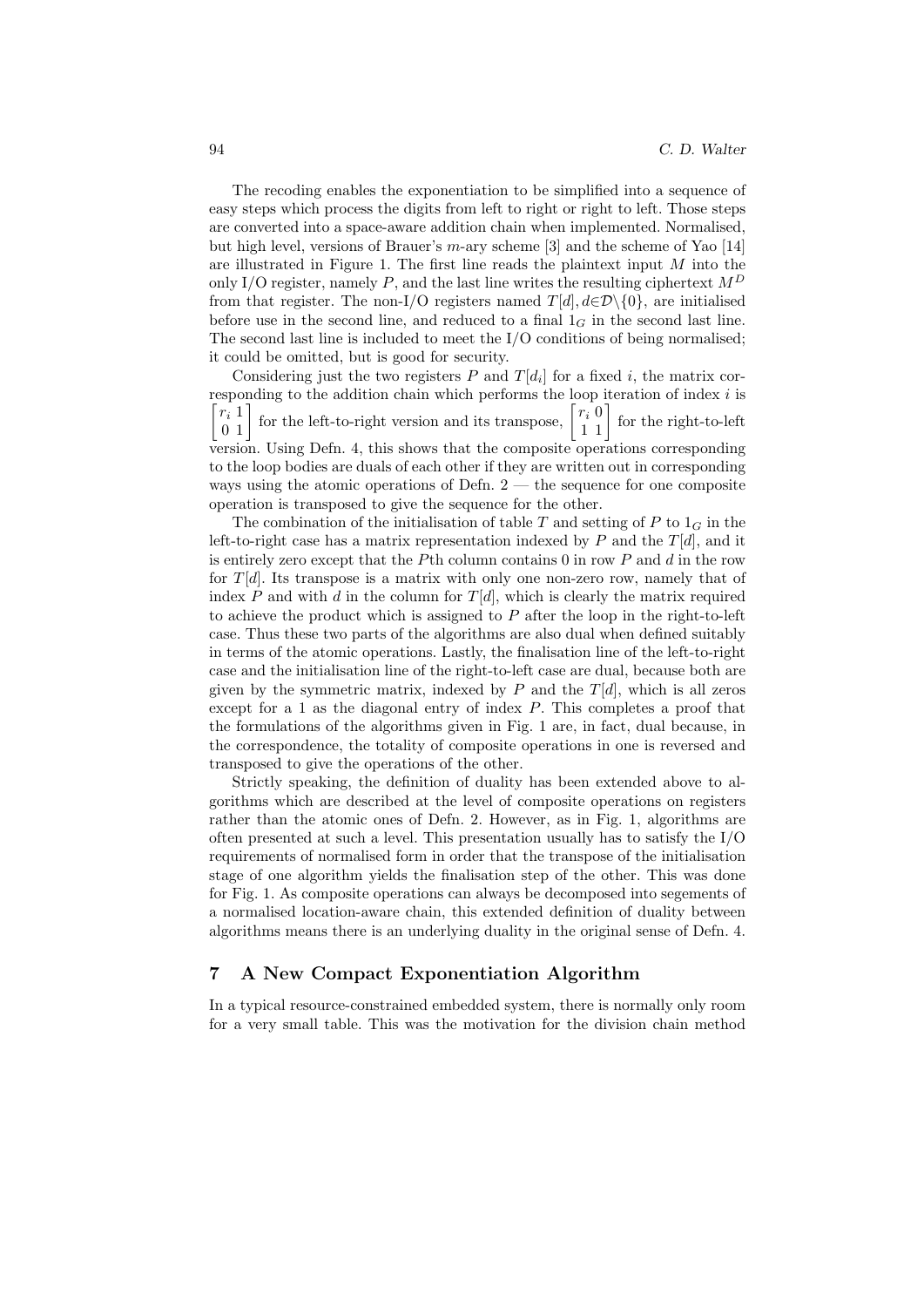of Walter [11], given as the right-to-left algorithm in Figure 2. Typically it uses only three registers: explicit  $T$  for the accumulating product and  $P$  providing the right power of the plaintext input for each digit, and implicit working space  $P'$  for temporary values. The idea is that pairs  $(r_i, d_i)$  in the representation of D have efficient addition chains for  $r_i$  which include  $d_i$  as an intermediate value so that  $P^{d_i}$  can be computed cheaply en route to  $P^{r_i}$ . As in the table-based algorithms of Fig. 1, the dual left-to-right algorithm given in Fig. 2 is derived simply by reversing and transposing each step. Consequently, a duality proof would follow the same pattern as for the table-based algorithms.

**Inputs:**  $M \in G$ ,  $D = ((d_{n-1}r_{n-2}+d_{n-2})r_{n-3}+\ldots+d_1)r_0+d_0 \in \mathbb{N}$  where  $d_i \in \mathcal{D}$ Output:  $M^D \in G$ 

| read $P \leftarrow M$                                      | read $P \leftarrow M$                          |
|------------------------------------------------------------|------------------------------------------------|
| Initialisation: $T \leftarrow P$                           | Initialisation: $T \leftarrow 1_G$             |
| $P \leftarrow 1_G$                                         | for $i \leftarrow 0$ to $n-1$ do in parallel { |
| for $i \leftarrow n-1$ downto 0 do                         | $T \leftarrow T \times P^{d_i}$                |
| if $i \neq n-1$ then $P \leftarrow P^{r_i} \times T^{d_i}$ | if $i \neq n-1$ then $P \leftarrow P^{r_i}$    |
| else $P \leftarrow T^{d_i}$                                | Finalisation: $P \leftarrow T$                 |
| Finalisation: $T \leftarrow 1_G$                           | $T \leftarrow 1_G$                             |
| return $P$                                                 | return $P$                                     |
|                                                            |                                                |

Fig. 2. Left-to-Right (left) and Right-to-Left (right) Compact Exponentiation.

The dual space-aware chain of atomic operations is still needed for each loop iteration. The right-to-left loop iteration is achieved by a matrix indexed by P and T, namely  $\begin{bmatrix} r_i & 0 \\ 1 & 1 \end{bmatrix}$  $d_i$  1 . Its transpose,  $\begin{bmatrix} r_i & d_i \\ 0 & 1 \end{bmatrix}$ , leads to the dual code given for the left-to-right case. As an example, an iteration with pair (5, 3) can be computed with the addition chain  $1+1 = 2; 1+2 = 3; 2+3 = 5$ . Using the three registers  $P, T,$  and working space  $P'$ , this can be achieved by the space-aware chain  $P \to P'; P' \times P' \to P; P \times P' \to P; T \times P \to T; P \times P' \to I \text{ } P$  where the subscript I indicates the operation with an initialisation to  $1_G$ . The dual sub-chain is  $P \to P'; P \times T \to P; P' \times P \to P'; P' \times P' \to P'; P \times P' \to_I P$ . One can readily check that the numbers of each type of operation are the same in this example: one squaring, one multiplication with initialisation, two other multiplications and one copying. Thus there is the effect of having a table which includes  $M^3$ without having to reserve the space for it or spend extra time computing it. Previously it was unclear which digits could be generated this way in a left-toright algorithm as there was no obvious construction for the required addition sub-chain. Duality solves that problem, as illustrated here with the pair (5, 3).

As the time efficiency is the same for both directions, it is possible to use figures from [12] to see that the algorithm has very similar execution time to the usual algorithms which use similar space (e.g. three registers). When  $D$  is fixed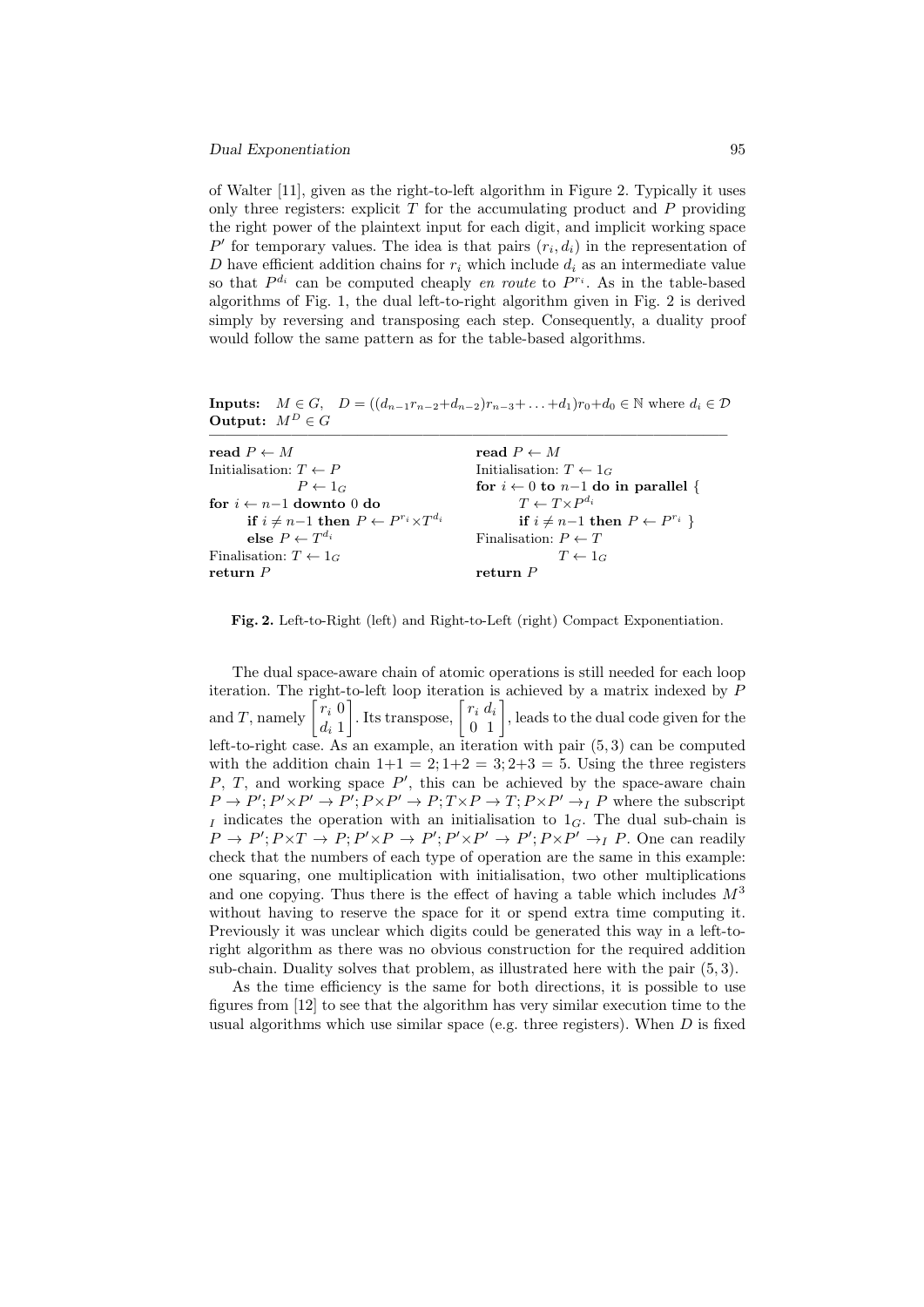for many exponentiations, the cost of the mixed base recoding can be amortised over the lifetime of the key, and the times from [11] apply. This recoding can be biased to make the best use of any composite operations on  $G$ , such as a Frobenius map, which are cheaper than their components. Depending upon where the multiplication by  $T$  occurs in the sub-chain, one can also apply one of the double-and-add, triple-and-add or quintuple-and-add formulae for composite elliptic curve operations [6, 10, 9]. Consequently, the new algorithm appears particularly suitable for SSL servers re-using the same key many times. Of course, the time is the same for both directions only using the coarse measurement of counting doubles and adds on the elliptic curve. Use of the composite operations makes modest but different improvements in time to both directions (see [1]).

Finally, a few further words on the efficiency of the code. In order to present symmetric versions of the algorithms, there is some extra copying to have a single register for I/O. This is unnecessary in software, but often required in hardware. So, in Fig. 2, M might have been read directly into  $T$  instead of  $P$  in the left-to-right algorithm, and, dually, the output returned from  $T$  rather than P in the right-to-left algorithm. Deletion of the two copyings would still have left dual algorithms computing the same values, although not symmetric, because the matrix for the computation has a single non-zero value. Lastly, if the rules of normalisation are followed when converting the recoding into a space-aware chain then the multiplications by  $P^{d_i}$  or  $T^{d_i}$  are automatically removed when  $d_i = 0$ , rendering unnecessary the condition  $d_i \neq 0$  that appeared in Fig. 1.

## 8 Miscellaneous Space Issues for Dual Chains

Returning to general exponentiation algorithms, there may be cost issues in storing the mixed base representation  $(1)$ . If D is given in binary but one is allowed to choose a base  $r_i$  which is not a power of 2, then the recoding must be done from right to left. This can be done on-the-fly for a right-to-left exponentiation method so that minimal additional storage is required for the recoding. However, the left-to-right algorithm requires the complete recoding to be determined and stored in advance. This may not be able to re-use space occupied by  $D$  if the key must be kept, but it makes the left-to-right version use more space. On the other hand, as in Figs. 1 and 2, the initial value of  $M$  is normally destroyed in the right-to-left direction, but preserved in the left-to-right direction. So extra storage space for input M may be required to retain it in the right-to-left case.

The way in which registers are used also tends to differ between the two directions. Only  $P$  is updated in the example left-to-right algorithms, whereas both P and T are updated in the right-to-left cases. This suggests more data movement is required in right-to-left algorithms, especially if the hardware can only write to memory from one register. Thus, although dual exponentiation schemes nominally use the same time and space, there are often relevant secondary space and data movement issues to consider when duality is used in practice.